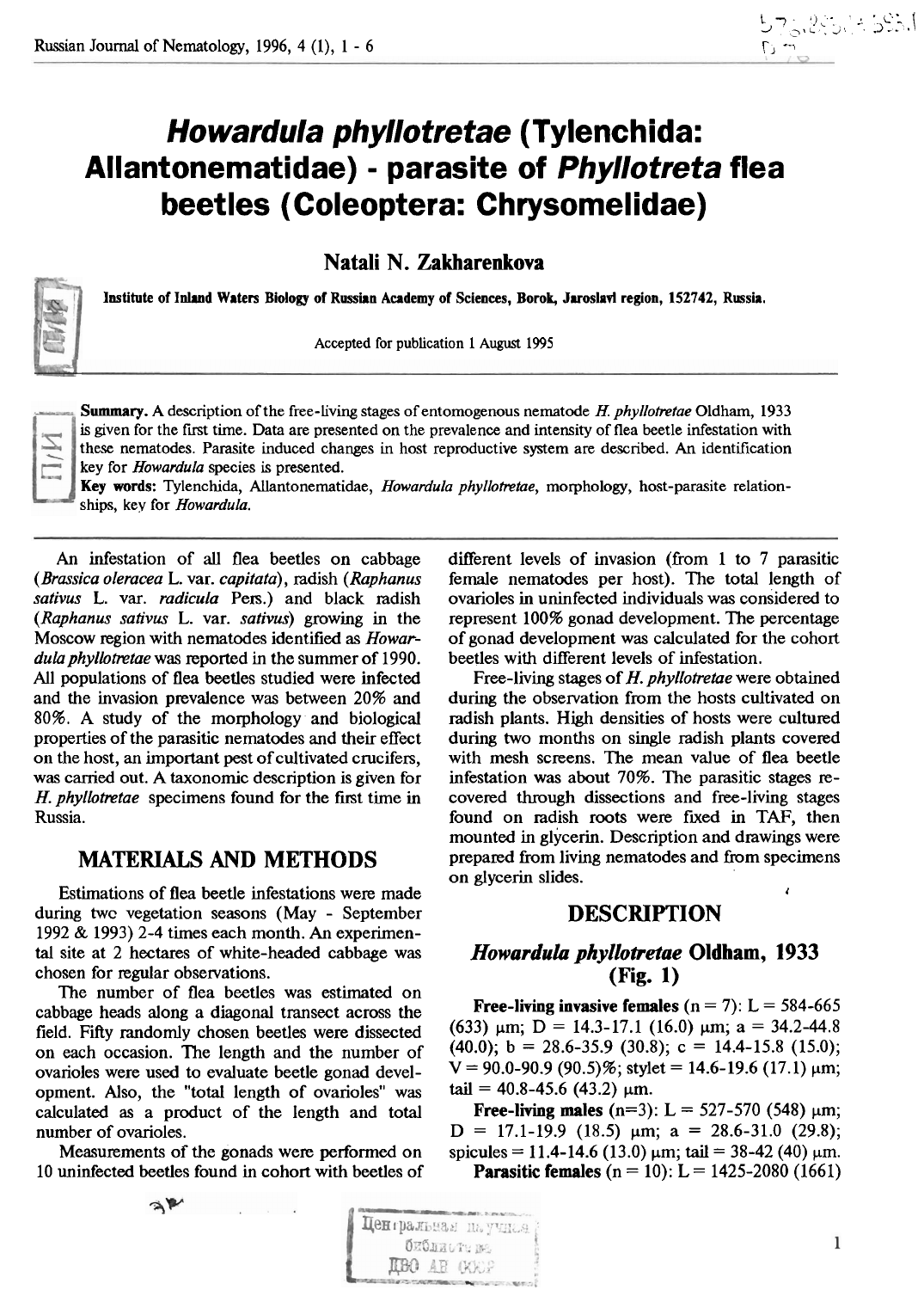$\mu$ m; a = 12-15 (13); stylet = 12-14 (13)  $\mu$ m.

Free-living invasive female. Body slender, straight or slightly curved ventrally. Cuticle with fine annulation. Cephalic capsule not set-off. Lip region slightly protruded. Amphidial pores slit-like. Stylet distal end thickened, stylet lumen  $1-1.5$   $\mu$ m wide, proximal end with rudimentary knobs. Visible sclerotization of oesophageal lumen  $18-23 \mu m$ , dorsal gland orifice at  $8-10 \mu m$  from that of subventral ones. Nerve ring at  $74-78$  µm and excretory pore at  $42-46$  µm from anterior end, both poorly visible. Oesophageal glands occupy 2/3 of body length and reach the ovary germinative zone. Vulva close to anus (distance  $16-21 \mu m$ ), with protruded lips. Tail with ventrally curved or straight mucron.

Free-living male. Body slender, straight with fine cuticular annulation. Lateral field of cuticle with two incisures. Lip region protruded, slightly off-set. Excretory pore  $37-40$  µm and nerve ring 8 µm from anterior end. Oesophagus with poorly conspicuous structure. Gonad length about  $300 \mu m$ . Spicules arcuate, broaden to proximal end. Gubernaculum 3  $µm$  long. Tail conical, tapering to the terminus, without bursa.

Parasitic female. Body cylindrical, elongated, ventrally curved or C-shaped. Head end hemispherical, slightly flattened. Stylet and deformed oesophageal lumen are conspicuous. Oesophagus with poorly conspicuous structure. Excretory pore 87-90 um from anterior end. Ovary 2-3 times reflected. Postovarial orifice short, spermatheca elliptical, uterus filled with eggs and juveniles. Viviparous. Vulva subterminal, with slightly protruded lips. Anus poorly conspicuous, vulvar-anal distance  $31-36$   $\mu$ m. Tail rounded, with numerous cuticular folds.

Addition to specific diagnosis. Free-living males and females vermiform. Female stylet with thickened distal end and rudiments of knobs at proximal end. Oesophageal glands occupy 2/3 body length and reach ovary germinative zone. Vulva with slightly protruding lips. Tail with short narrow terminus. Male without stylet, arcuate spicules broadening to proximal end. Gubemaculum present. No bursa.

Insect host and distribution. Originally found in Great Britain (Oldham, 1933), *Howardula phyllotretae* were found in two species of flea beetles: *Phyllotreta undulata* and *P. atm.* The survey of flea beetles in Moscow, Vladimir, Jaroslavl and Nizhni Novgorod regions of Central Russia revealed that all populations of beetles are infected with these nernatodes.

Specimens. Slides of H. *phyllotretae* were deposited in the Institute of Parasitology, the Russian Academy of Sciences and in the German Nematode Collection in Miinster.

Biological peculiarities. After copulation the fertilized free-living female **IV** stage juveniles enter the host coelom percutaneously. During this period the host larvae inhabit the rhizosphere of crucifer plants. At the time of host imago formation the **IV** stage juveniles moult and hibernate (Fig. 2). If infestation occurs early during the vegetative season, the invasive female produces juveniles which serve as the hibernating stage.

Intensity of flea beetle infestation from our observations was between 1 and 7 parasitic females per host (Fig. 3). Occasionally up to 10-11 parasitic females were recovered from a single host.

In spring the *Howardula phyllotretae* juveniles moult and accumulate in the host reproductive tract. During host oviposition the second-stage juveniles of *H. phyllotretae* leave the host. After two moults juveniles turn into juvenile males and females and copulate. The fertilized female invades new hosts.

As a highly specialized parasite *H. phyllotretae* is specifically adapted to the host life cycle. No external changes to the host morphology or behavior were observed.

At the observation site in the Moscow region infection prevalence was relatively stable during the two year observation period (20-40%). The percentage of infected beetles was similar in autumn (before hibernation) and in spring (after hibernation), i.e. no direct effect of infestation on the viability of hibernating beetles was observed. Nevertheless, changes in the host's reproductive system were obvious *viz.*  the length and the number of ovarioles in the ovaries of infected beetles decreased. The rate of ovary development was affected by the infection intensity. Lnfection of the host with 1-3 parasitic females, commonly observed in 80% of the beetles, resulted in the ovaries being 20-25% smaller than in uninfected hosts. In beetles containing 4-5 parasitic nematodes the ovaries were 60% smaller **(Fig.** 4). With the infection intensity **equal** to six and more nematodes the ovaries were completely degenerate and nonfunctional (Fig. 5).

### **Taxonomical remarks on the** *Howardula* **Cobb, 1921**

The single significant taxonomic feature used in the diagnosis of the genus *Howardula* is the absence of a stylet in the free-living male (a single exception is  $H$ . *apioni* which has a degenerated 10  $\mu$ m long stylet).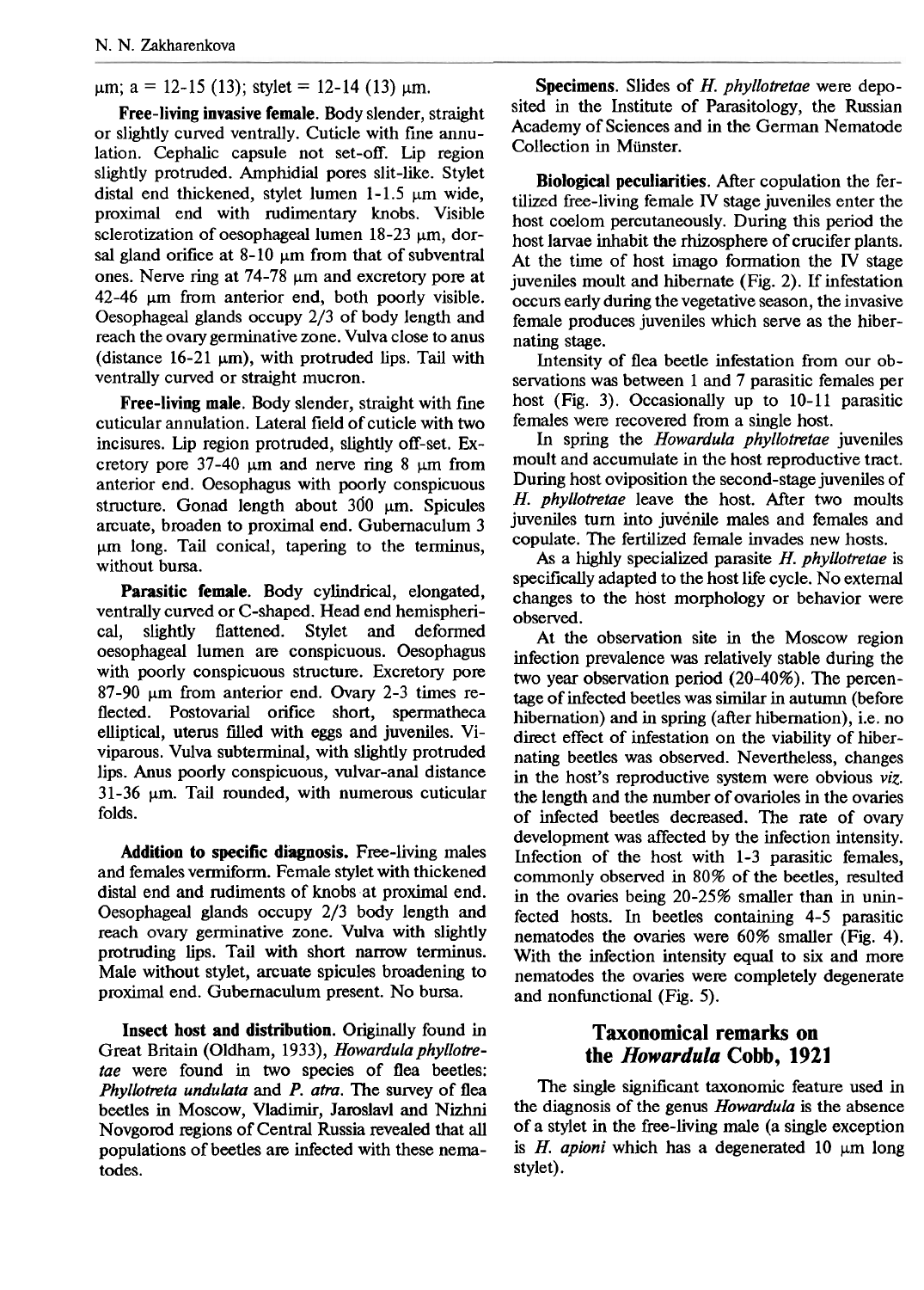

**Fig.** 1. Howardula phyllotretae, Central Russian population. **A:** Free-living female, total view; B: Anterior end of free-living female; C: Posterior end of free-living female; D: Free-living male, total view; E: Anterior end of free-living male; F: Posterior end of free-living male.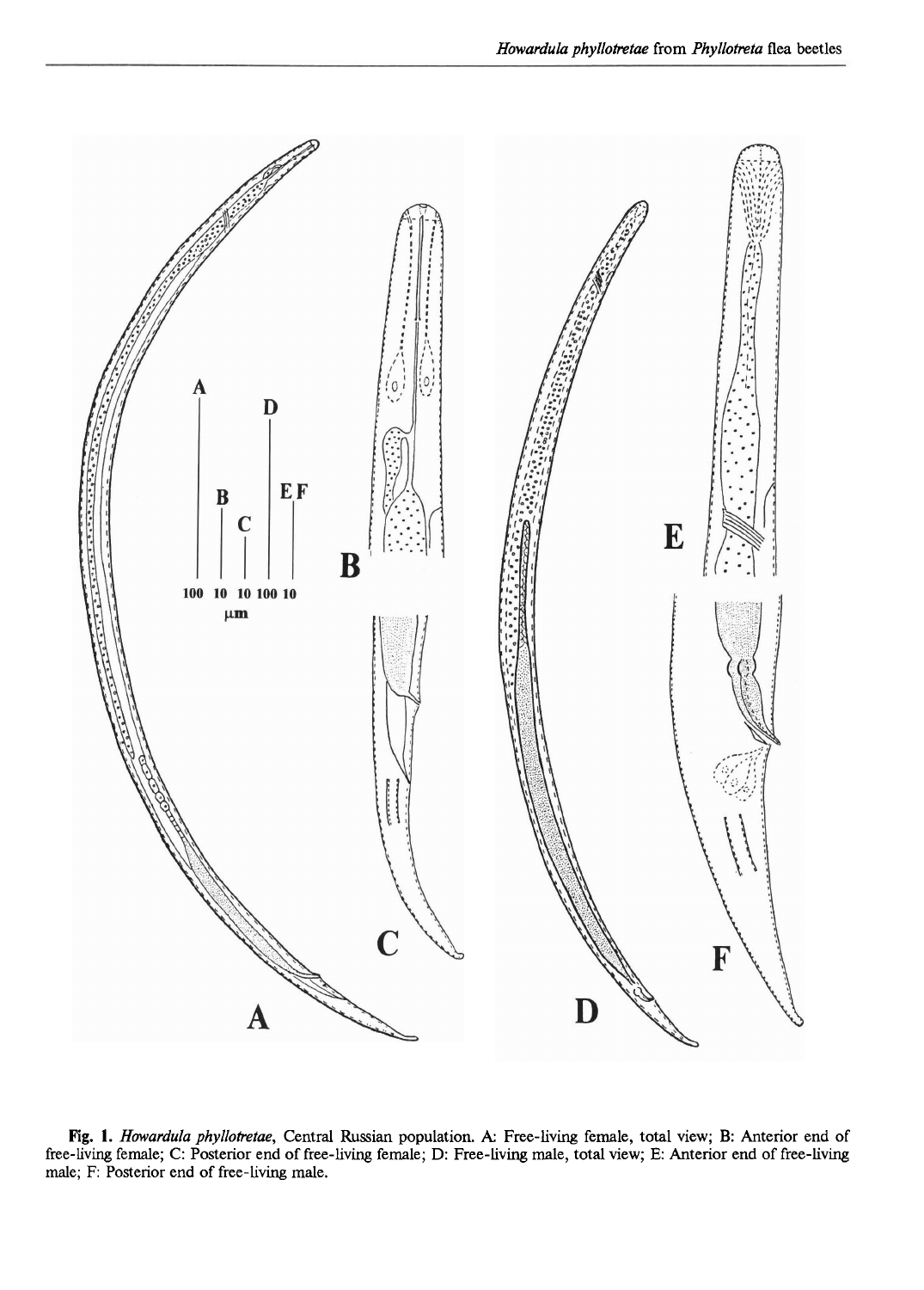

**Fig. 2.** Life cycle of *Howardula phyllotretae.* 



**infection intensity** 



**Fig. 3.** The percentage of hosts with different levels of **Fig. 4.** Dependance of development of ovaries in *Howardula phyllotretae* from the infection intensity.

Howardula phyllotretae from the infection intensity.



**Fig. 5.** Ovaries of *Howardula phyllotretae* under different intensity of infection. **A:** Uninfected beetles; B: Ovaries of beetles with 2-3 parasitic females; C: Ovaries of beetles with 4-5 parasitic females; D: Ovaries of beetles with 6-7 parasitic females.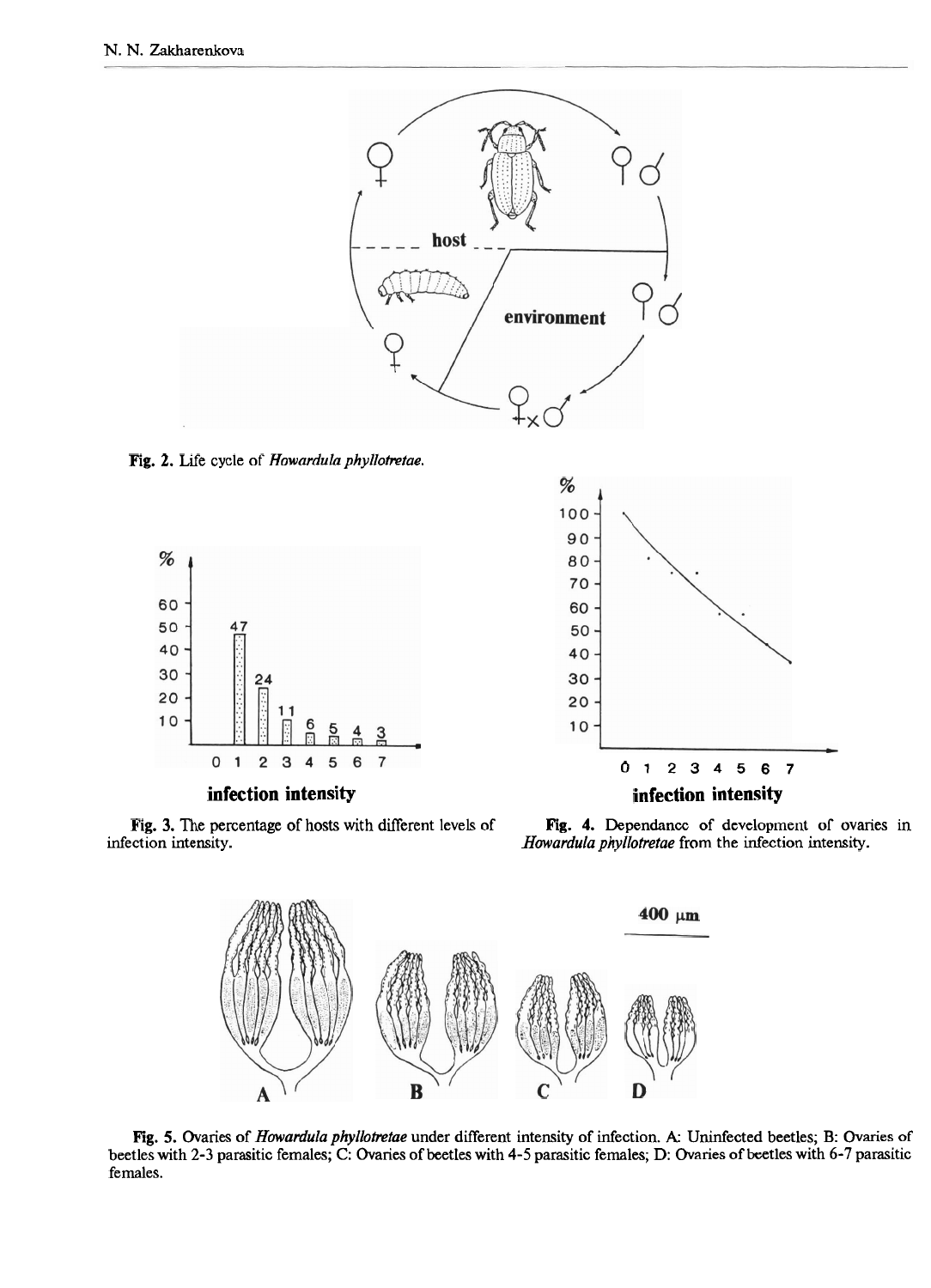The first revision of the genus *Howardula* was presented by Wachek (1955) and resulted in 5 species being considered as valid representatives of this taxon. Four species described by Warren (1941) from gamasid mites of the genera Cosmolaelaps, Hypoaspis, Haemogamasus, Euryparasitus) were only conditionally ascribed to Howardula.

In the revision by Slobodyanyuk (1984) only 14 species from 21 described as representatives of Howardula were left in this genus with 8 of these having conditional status. Four species described by Warren were transferred to insertae sedis, and three species  $(H. prima, H. stenoloba, H. dubium)$  to species inquirendae.

Fifteen species were included in Howardula by Siddiqi (1986), though species described by Warren also being considered as *species inquirendae*.

Remillet and Laumond (1991) ascribed 16 species to Howardula, and Warren's species were also considered as species inquirendae.

In addition to these species from Acarina several poorly described species by Rubzov (1981) from fleas, H. prima and H. stenoloba should be also considered as species inquirendae. The description of H. albopunctata Yatham & Rao, 1980 was not available for this study, therefore, a total of 12 species in Howardula are considered here as being valid.

## **Key for the identification of Howardula species**

| 3. Adanal or subterminal bursa in male  4                                                      |
|------------------------------------------------------------------------------------------------|
| 4. Adanal bursa. Parasitic female length more                                                  |
| than 3.5 mm. Parasites of chrysomelid beetles Di-                                              |
| abrotica and AcalymmaH. benigna Cobb,1921<br>- Subterminal bursa. Parasitic female length less |
| than 1.6 mm. Parasites of Oscinella frit (Chloropi-                                            |
| dae; Diptera)  H. oscinella Goodey, 1930                                                       |
| 5. Bursa anterior margin posterior to the anus.                                                |
|                                                                                                |
| - Bursa anterior margin anterior to the anus.                                                  |
| Parasites of Nitidulidae and Curculionidae 7                                                   |
| 6. Parasitic female length more than 2.5 mm.                                                   |
| Body straight. Parasite of Colaspis brunnea                                                    |
| (Channonalida, Calaantam)                                                                      |

(Chrysomelidae, Coleoptera) ...; ............................... .......................................... H. colaspidis Elsey, 1979

- Parasitic female length less than 2.5 mm. Body C-shaped. Parasite of *Epitrix hirtipennis* (Chrysomelidae, Coleoptera) ......... H. dominicki Elsey, 1977

7. Male tail without mucron. Parasitic female with large body diameter (a = 5.0-7.4). Parasite of Carpophilus truncatus (Nitidulidae) ........................... .................. H. truncati Remillet & Waerebeke, 1975 - Male tail with small mucron. Parasitic female cylindrical, elongated ( $a = 10-12$ ). Parasite of Apion cardiorum (Curculionidae) .............................. ........ H. apioni Poinar, Laumond & Bonifassi, 1980

| 8. Gubernaculum absent. Parasite of <i>Drosophila</i> |  |
|-------------------------------------------------------|--|
|                                                       |  |
|                                                       |  |
|                                                       |  |

9. Excretory pore in free-living stages at level of or posterior to the nerve ring. Male tail with characteristic spike-like appendage. Parasite of Hydrophilidae beetles .......................................................... ...................... H. acris Remillet & Waerebeke, 1976 - Excretory pore in free-living stages anterior to the nerve ring. Male tail without appendage ........ 10

10. Stylet length in free-living females 21.5-22.5  $\mu$ m. Male tail rounded. Parasite of *Carpophilus* (Nitidulidae) ............................................................. ............. H. madecassa Remillet & Waerebeke, 1975 - Stylet length in free-living females 14.7-19.6 pm. Male tail conical, tapered. Parasite of Phyllotreta beetles (Chrysomelidae) .................................... ................................... H. phyllotretae Oldham, 1933

| 11. Male without bursa. Parasite of <i>Copromyza</i>  |
|-------------------------------------------------------|
|                                                       |
| H. marginatis Reddy & Rao, 1981                       |
| - Male with bursa. Parasite of <i>Megaselia</i> flies |
|                                                       |
| H. husseyi Richardson, Hesling & Riding, 1977         |

#### **REFERENCES**

- **Oldham, J. N. 1933.** On Howardula phyllotretae n. sp. a nematode parasite of flea beetles (Chrysomelidae: Coleoptera) with some observations on its incidence. Journal of Helminthology 11: 119-136.
- **Remillet,** M. & **Laumond, C. 1991.** Sphaerularioid nernatodes of importance in agriculture. In: Manual of Agricultural Nematology (W.R. Nickle. Ed.) pp.967-1024, New York, Marcel Dekker.
- Rubzov, I. A. 1981 [Parasites and Enemies of Fleas]. Leningrad, Nauka. 100 pp.

Siddiqi, M. R. 1986. *Tylenchida: Parasites of Plants and*